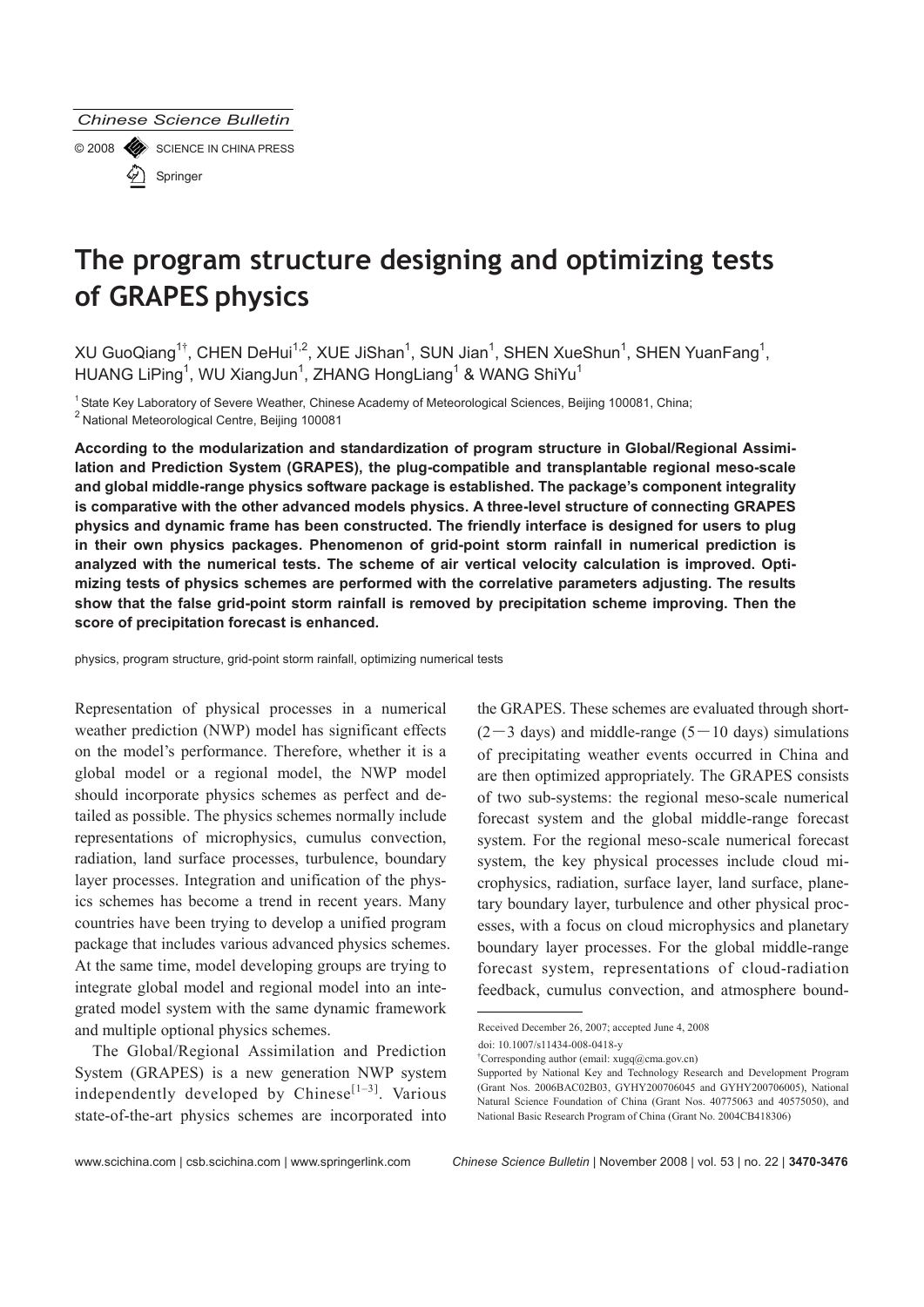ARTICLES

ary layer process are the most important. Currently, a plug-compatible physics software package that incorporates representations (explicit or parameterization) of the physical processes to be used in both the regional mesoscale and the global middle-range forecast sub-systems has been established. By coupling the physics package with the dynamic framework of the GRAPES, the Chinese new generation prototype numerical prediction system for both regional meso-scale and global middlerange forecast is developed. The new system can be applied to different regions of China. To improve the model's prediction abilities for precipitating weather events occurred in China, the physics needs further improvement through optimization of the schemes introduced from other countries. The final goal is for the new system to be used at the operational NWP centers of China.

## **1 Components of the GRAPES physics schemes**

As in other state-of-the-art meso-scale and middle-range forecast models, four categories of physics program modules are implemented in GRAPES: cloud and precipitation process, boundary layer process, land surface process, and radiative transfer process. The physics schemes incorporated in the European Center for Medium range Weather Forecasting (ECMWF) global forecasting model and the United States Weather Research and Forecast (WRF) model have been implemented into the GRAPES. The plug-compatible and

transplantable physics software package for both the regional meso-scale and the global middle-range forecasts are established to couple with the dynamic framework of the GRAPES. Numerical experiments have been conducted for precipitating events occurred in China and important parameters/processes are adjusted to optimize the physics schemes.

The GRAPES physics software package mainly includes convective precipitation process<sup>[4–8]</sup>, stratiform cloud and precipitation process<sup>[9–14]</sup>, radiation pro $cess^{[15-21]}$ , and land surface and boundary layer process[22–25]. Table 1 provides a comparison of the optional physics schemes between the GRAPES and the United States WRF model (version 1.3). It is shown that some physics schemes in the GRAPES have been improved by the Chinese scientists and are more suitable for the Chinese weather conditions. For example, ice frozen process has been added to the CAMS simple ice scheme $^{[13]}$  so that masses of supercold liquid water and ice crystal are predicted. In CAMS mixed ice scheme<sup>[14]</sup>, the forecasting variables are the contents of cloud water, rain water, ice crystal, snow and graupel, the number concentrations of rain water, ice crystal, snow and graupel, as well as the topologic wide functions of autoconversion efficiency of cloud water, rain water, snow and graupel. This scheme includes more complete cloud microphysical processes at the expense of increased computation costs. In general, the completeness of the GRAPES physics schemes is comparable to other advanced NWP models on the world.

**Table 1** Comparison of the optional physics schemes between the GRAPES and WRF model

| Physics       | Explicit precipitation                                                                                                                                                                                                              | Cumulus                                                                                 | Long-wave<br>radiation    | Short-wave<br>radiation                                                         | Surface layer                                           | Land surface                                               | Boundary layer                                                                         |
|---------------|-------------------------------------------------------------------------------------------------------------------------------------------------------------------------------------------------------------------------------------|-----------------------------------------------------------------------------------------|---------------------------|---------------------------------------------------------------------------------|---------------------------------------------------------|------------------------------------------------------------|----------------------------------------------------------------------------------------|
| <b>GRAPES</b> | $(1)$ Kessler<br>$(2)$ Lin (Purdue)<br>(3) NCEP simple ice<br>(4) NCEP mixed phase<br>(5) Eta old microphysics<br>(6) Eta new microphysics<br>(7) CAMS simple ice<br>(8) CAMS mixed phase<br>(9) ECMWF large-scale<br>precipitation | $(1)$ New<br>Kain-Fritsch (2) GFDL<br>$(2)$ Betts-Mille-<br>Janjicr<br>(3) Kain-Fritsch | $(1)$ RRTM<br>$(3)$ ECMWF | $(1)$ Dudhia<br>simple short<br>wave<br>$(2)$ DFDL<br>$(3)$ GSFC<br>$(4)$ ECMWF | (1) Similarity<br>theory<br>$(2)$ MYJ surface<br>scheme | (1) Thermal diffusion<br>(2) OSU/MM5 LSM<br>$(3)$ NCAR LSM | $(1)$ MRF<br>(2) Mellor-Yamada-<br>Janjic<br>(3) Second-order<br>turbulence<br>closure |
| <b>WRF</b>    | $(1)$ Kessler<br>$(2)$ Lin(Purdue)<br>(3) NCEP simple ice<br>(4) NCEP mixed phase<br>(5) Eta old microphysics<br>(6) Eta new microphysics                                                                                           | $(1)$ New Kain-<br>Fritsch<br>$(2)$ Betts-Mille-<br>Janjicr<br>(3) Kain-Fritsch         | $(1)$ RRTM<br>$(2)$ GFDL  | $(1)$ Dudhia<br>simple short<br>wave<br>$(2)$ DFDL<br>$(3)$ GSFC                | (1) Similarity<br>theory<br>(2) MYJ surface<br>scheme   | (1) Thermal diffusion<br>(2) OSU/MM5 LSM                   | $(1)$ MRF<br>(2) Mellor-Yamada-<br>Janjic                                              |

 *XU GuoQiang et al. Chinese Science Bulletin* | November 2008 | vol. 53 | no. 22 | **3470-3476 3471**

ATMOSHPERIC SCIENCES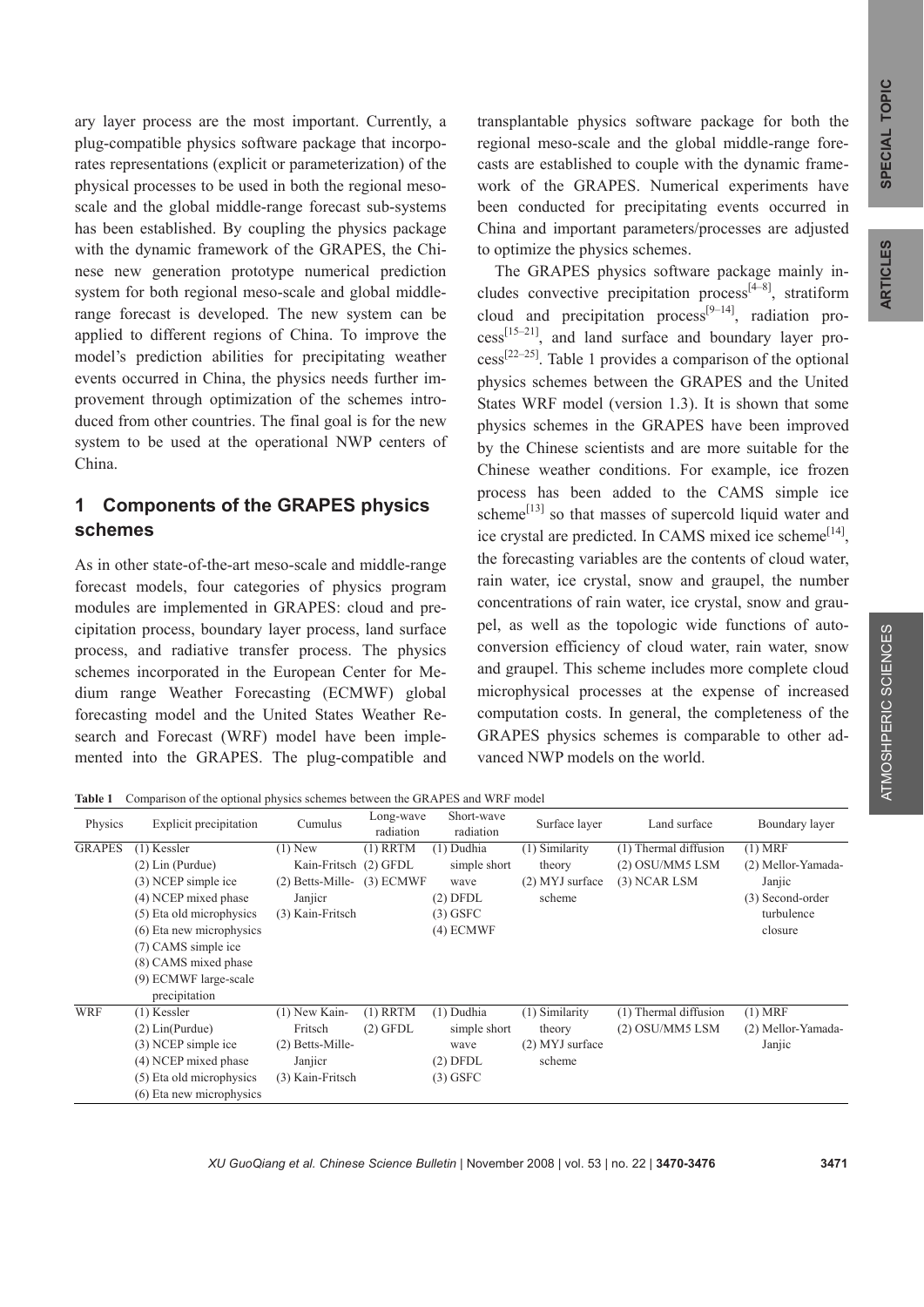## **2 Program structure of GRAPES physics**

The physics schemes of the GRAPES are programmed in accordance with the modular requirement and in a way similar to what utilized by the WRF model<sup>1)</sup>. The variables of each process program module are registered first. Then the three-level structure of each physics module is designed (Figure 1), as described below.



**Figure 1** Diagram of the three-level structure of the GRAPES physics program module.

(1) Solver level. The solver level is the interface that connects the dynamics framework with the physics package. The delivery and exchange of variables between the dynamics and the physics schemes is completed at this level.

(2) Driver level. There is a single driver for each physics process that consists of one or multiple schemes. The driver level connects the individual physics scheme with the solver level. The design of the driver level provides a plug-compatible environment for users to plug in their own physics packages.

(3) Individual scheme level. Each physical scheme is a module, consisting of all the subroutines related to the scheme. The individual scheme level is connected to the dynamic framework through the driver level.

The integration of the GRAPES physics module and the GRAPES unified dynamic framework has formed a new generation transplantable NWP system of China that can be used for both regional meso-scale and global middle-rang forecast. The dynamics framework can be either hydrostatic or non-hydrostatic equilibrium. The prediction domain, grid resolutions, physics schemes, output variables and other aspects can also be set by users to satisfy their needs for both research and operations.

## **3 Optimization of the GRAPES physics schemes**

Ensemble numerical experiments were designed to investigate the sensitivity on grid resolutions and physics schemes of the regional meso-scale GRAPES model. Analyses of the results from the experiments demonstrate that the regional GRAPES model is able to reasonably simulate the occurrences and evolution of the high-influential precipitating events occurred in China. Simulations using the regional GRAPES model with high resolutions (15 km in the horizontal) can reproduce the structure and characteristics of typhoon as well as the distributions of meteorological variables as revealed by observations. Based on these, we can say that the GRPARES model has great potential in operational applications. The regional GRAPES system is operationally run at the National Meteorological Center of the Chinese Meteorological Administration and some regional NWP centers of China during 2007.

The numerical experiments also suggest some biases/ drawbacks in the prediction. One example is the systematic bias in geopotential height around the Qinghai-Tibet plateau. Another is the false prediction of heavy rainfall, which is not uncommon to NWP model, this phenomenon is usually known as the grid-point storm rainfall in NWP research. The most possible cause for the false prediction of heavy rainfall is probably uncertainties associated with the cloud microphysics scheme.

#### **3.1 Optimization of the precipitation scheme**

3.1.1 Problem: false prediction of heavy rainfall by the GRAPES. Numerical experiments suggest that the false prediction of heavy rainfall in the GRAPES is mainly caused by the grid-scale precipitation scheme in the model, which is related to an abnormal increase in the vertical velocity. The overestimate in the magnitude of precipitation is accompanied by overestimated latent heating that warms the atmosphere temperature. Warmer atmosphere favors stronger updraft, and then brings

l

<sup>1)</sup> Chen S H, Dudhia J. Annual report: WRF physics. http://www.wrf-model.org, 2000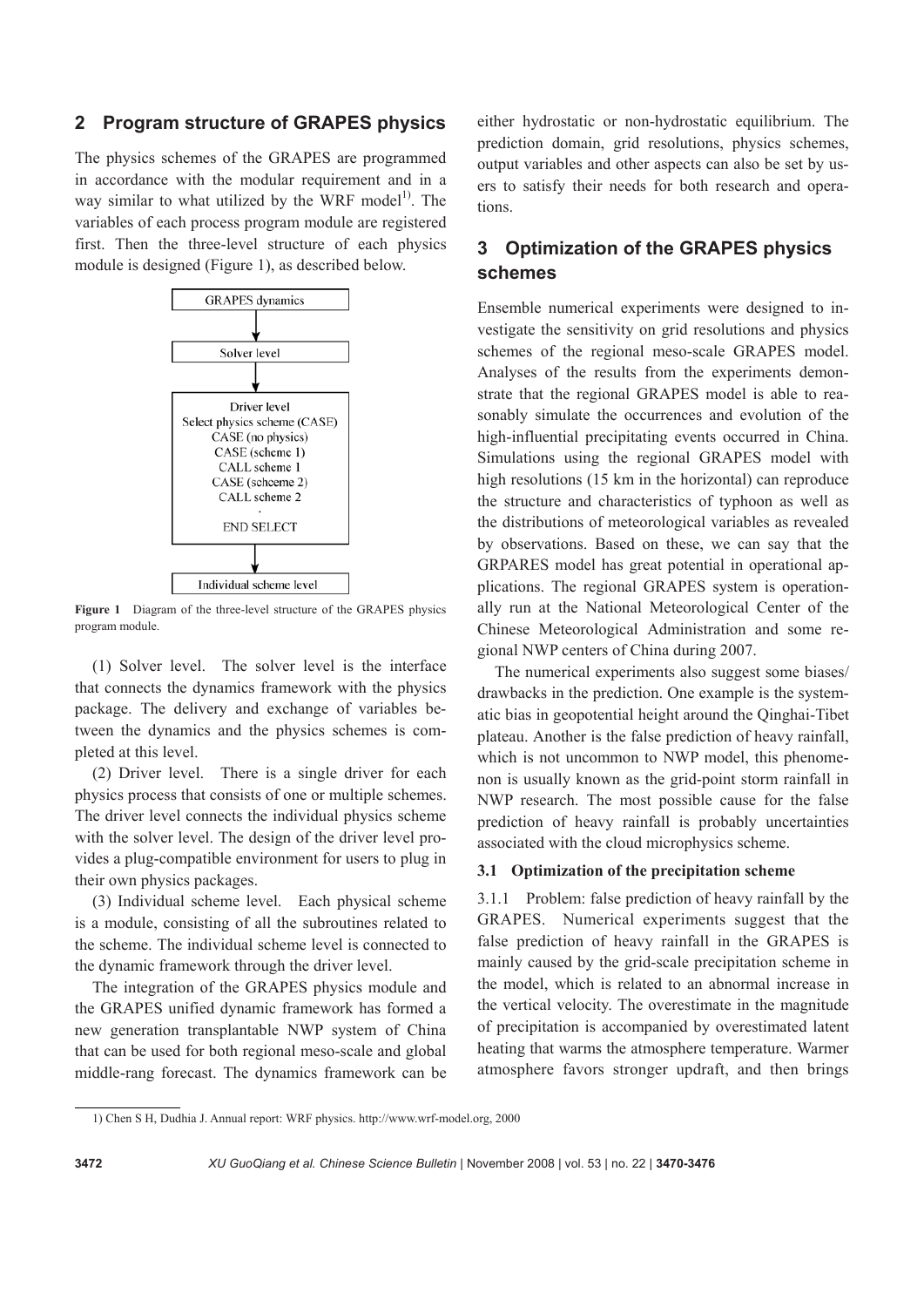ATMOSHPERIC SCIENCES

more condensation. Thus a positive feedback could form. To eliminate the false grid-point storm rainfall phenomenon, the vertical speed calculation was improved and the precipitation scheme was adjusted as described below.

3.1.2 Solution No. 1: inclusion of precipitation drag in the vertical velocity equation. The equation to calculate the change of vertical velocity can be represented as:

$$
\frac{\mathrm{d}w}{\mathrm{d}t} \equiv -C_p \overline{\theta} \frac{\partial \Pi'}{\partial z} + g \left( \frac{\theta'}{\overline{\theta}} + 0.608 q_v - q_L - q_I \right) + F_w,
$$

where  $g(0.608q_v - q_l - q_l)$  is the effect of precipitation drag on the change of vertical speed. This term is negative when the sum of liquid water  $q_L$  and solid water  $q<sub>I</sub>$  item is nonzero. That is, the effect of precipitation drag is to decrease the vertical speed and thus reduce the grid-scale precipitation. However, this precipitation drag term was ignored in the previous versions of the GRAPES, which could contribute to the occurrence of false prediction of heavy rainfall by the model.

3.1.3 Solution No. 2: modification of the criteria to trigger grid-scale precipitation. In reality, a large precipitating region is normally in accordance with a large area of updrafts. Yet in numerical prediction, it was found that the false grid-point storm rainfall mainly occurred at a few grid points with abnormally large amount of precipitation and strong updrafts. Inclusion of precipitation drag effect does lighten the false prediction of grid-point storm rainfall, yet does not eliminate it. To further reduce the false prediction of grid-point storm rainstorm by the GRAPES, we modified the criteria to trigger the grid-scale precipitation. One of the original criteria is, as long as one grid point has updraft, there is a possibility for precipitation to occur at this grid point. This criterion is refined to — there is a possibility for precipitation to occur only if this grid point and three grid points surrounding it have updrafts.

The following Section describes a case study to show that the problem of grid-point storm rainfall is largely solved using above methods.

### **3.2 Numerical experiments to eliminate false prediction of grid-point rainstorm**

3.2.1 Design of numerical experiments. The case of July 8, 2003 is simulated with the GRAPES model. Three experiments are conducted. The same configuration is used for these experiments. The grid spacing is

0.5625° (approximately 60 km) in the horizontal. There are 31 layers with varying grid spacing in the vertical. The model integration starts at 0000 UTC July 8, 2003. The physical period of the integration is 36 hours. The time step is 180s. The major physics schemes utilized are: the ECMWF large scale precipitation scheme, the RRTM long wave and Dudhia short wave radiation scheme, the M-O approximate ground surface layer scheme, the thermal diffusion land surface process scheme, the MRF boundary layer scheme, and the Kain-Fritsch convection parameterization scheme.

The experiments differ in the calculation of vertical velocity and/or the trigger of grid-scale precipitation. In one experiment (denoted as EXP1), the original physics schemes are used. In another experiment (denoted as EXP2), the effect of precipitation drag on vertical speed is included. The third experiment (denoted as EXP3) utilizes the refined criteria to trigger grid-scale precipitation as well as includes the effect of precipitation drag on vertical speed.

3.2.2 Results from the numerical experiments. Figure  $2(a)$ , (b), (c), (d) depicts the longitude-latitude distributions of surface precipitation during the 36-h period from 00 UTC July 8 to 12 UTC July 9 from the observations as well as the 36-hour rainfall forecast from the three experiments (EXP1, EXP2 and EXP3), including both the grid-scale precipitation and the parameterized subgrid- scale precipitation. The observed precipitation has mainly four large precipitation areas (see Figure 2(a)). The largest rainfall area is in the Jianghuai river basin, distributed from NE towards SW with a maximum of about 300 mm located near (29°N, 111°E). The other three precipitating area are located in the northeast China, the eastern part of Qinghai-Tibet Plateau, and from the southern part of Guangxi to Hainan Province, respectively, with maxima being less than 100 mm. How are the precipitation forecasts from the three numerical experiments compared to the observations? As we can see from Figure 2(b), (c) and (d), distributions of the predicted rainfall bands are similar among the three experiments. The shape and direction of the predicted Jianghuai rainfall band agree with the observation. However, the predicted rainfall area in the eastern China is located slightly too south compared to the observed. The three experiments also predict precipitation at the other three regions where precipitation was observed. The shapes of the rainfall bands predicted by EXP3 are relatively closer to the observation. The intensities of pre-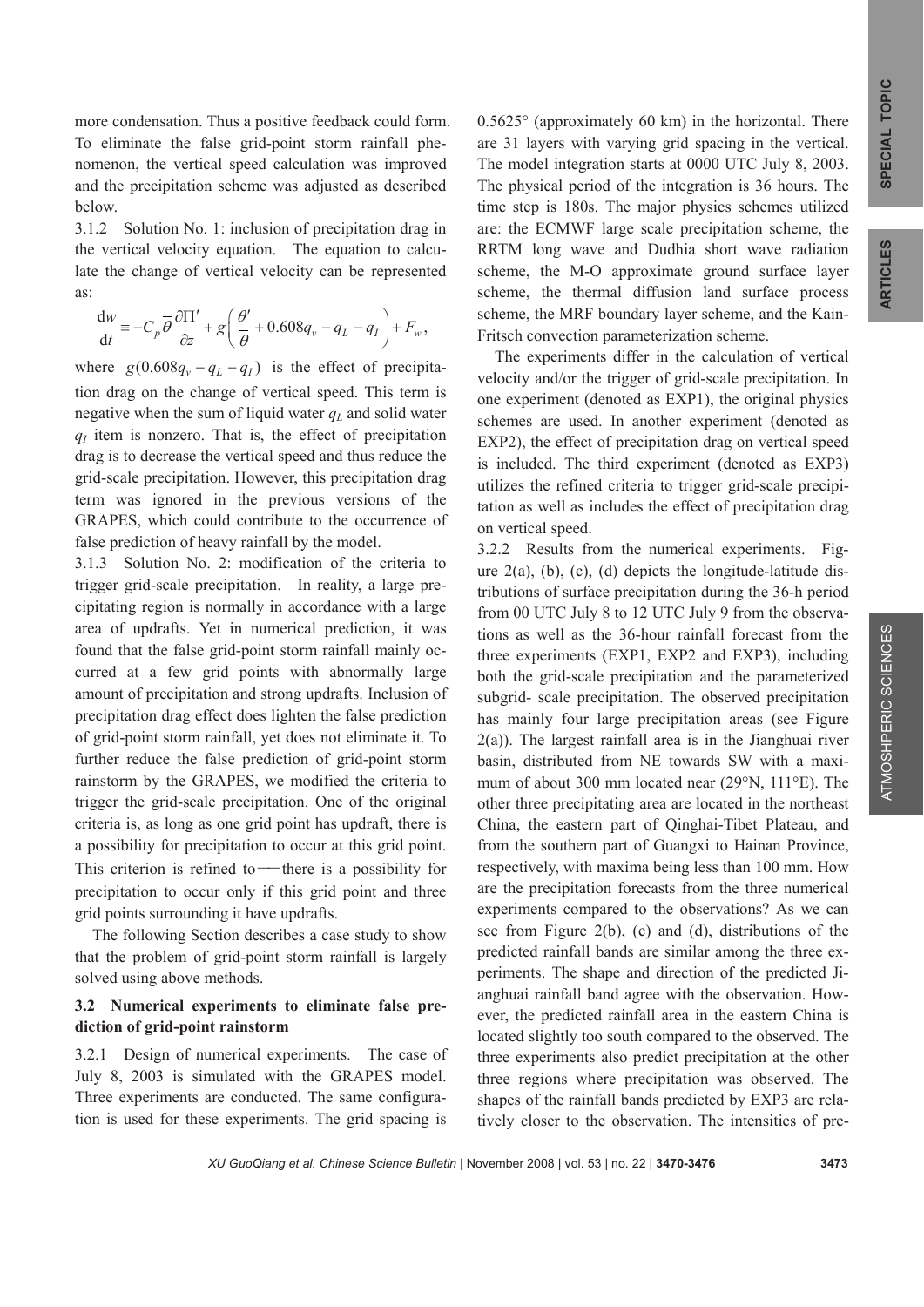

**Figure 2** Accumulated surface precipitation of the observed and predicted during the period of 00Z of July 8 to 12Z of July 9. Unit: mm. (a) Observation; (b) EXP1; (c) EXP2; (d) EXP3.

cipitation from the three numerical experiments differ from the observed. The precipitation center near (29°N, 111°E) around the Jianghuai river basin was not predicted by all experiments. The precipitation maxima are too small  $\approx 200$  mm from EXP1 and EXP2 and  $\leq 100$ mm from EXP3) and located too east compared to the observations. However, the 50 mm contour of EXP3 was closer to the observation. The precipitation amounts from the three experiments at northeastern China and the southern part of Guangxi to Hainan Province in China generally agree with the observation except for that EXP3 precipitation is slightly smaller than the observation. For the eastern part of Qinghai-Tibet Plateau, precipitation intensity was too large in EXP1 and EXP2 with maxima of about 1000 mm around the grid point (25°N, 97.5°E). This false grid-scale storm rainfall phenomenon did not occur in EXP3. This false precipitation was mainly produced by the grid-scale precipitation scheme rather than the parameterized subgrid-scale precipitation.

Figure 3 shows the time series of the grid-scale pre-

cipitation on the grid point  $(25^{\circ}N, 97.5^{\circ}E)$  from the experiments. Precipitations from EXP1 (black line in Figure 3) and EXP2 (green line in Figure 3) increase with time reaching maxima of 1300 mm and 850 mm at 12 h and 18 h, respectively. This suggests that grid-point rainstorm occurs when the large-scale precipitation scheme is applied with the original trigger criteria even when the effect of precipitation drag on vertical velocity change is included. When the more constrained criteria for grid-scale precipitation to occur is combined with inclusion of the precipitation drag effect on vertical velocity (EXP3), the accumulated precipitation (yellow line in Figure 3) reaches a maximum of about 120 mm at 8 h, which is comparable to the observed typical values.

To further investigate the possible causes for the occurrences of false grid-point rainstorm, time-pressure cross sections of temperature, specific humidity and vertical speed on the grid point (25°N, 97.5°E) from the three experiments are compared. These results are quite similar between EXP1 and EXP2. Therefore, the results from EXP2 and EXP3 are given in Figure  $4(a)$ , (b). As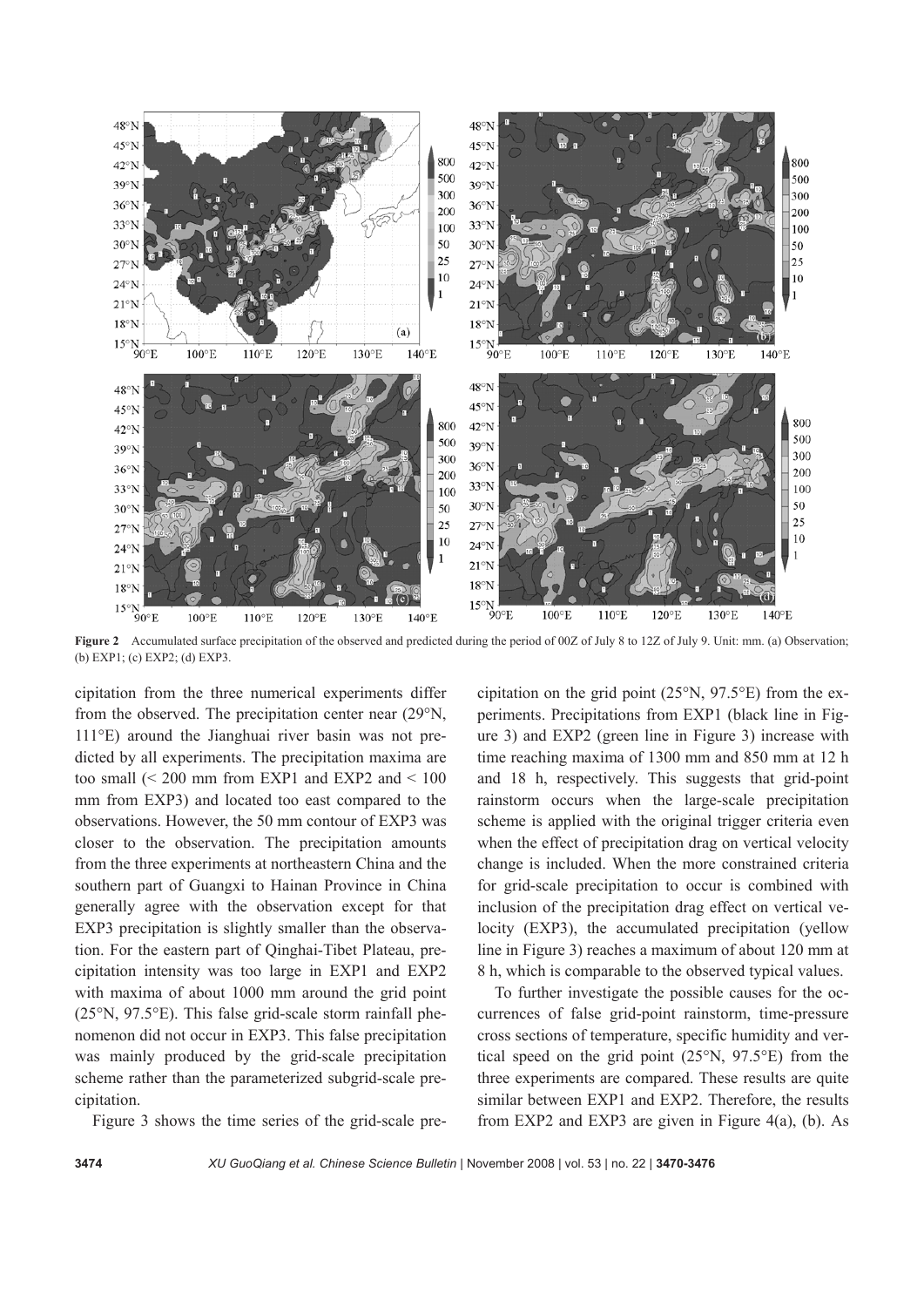

**Figure 3** Time series of the grid-scale surface precipitation at the grid point (25°N, 97.5°E) from EXP1 (black line), EXP2 (green line) and EXP3 (yellow line). Unit: mm.

we can see in Figure 4(a), the vertical speed reaches a magnitude of a few meters per second  $(m s<sup>-1</sup>)$  at the middle and upper troposphere, caused by extremely large latent heating which enhanced the updraft and intensified condensation in EXP2. This positive feedback continues until the humidity drops to the degree that it could not maintain the production of precipitation. This might be the mechanism for the occurrence of false grid-point rainstorm. What's accompanying is the occurrences of an abnormally strong warm and moisture center (Figure  $4(a)$ ) to maintain the abnormal grid-point rainstorm. The difference between EXP2 and EXP1 (not shown) is mainly that the maximum of vertical speed at the middle-and-upper troposphere was slightly smaller, and the warm center and moisture center were a little weaker, suggesting that the false grid-point rainstorm

phenomenon was alleviated in EXP2. In EXP3 (Figure 4(b)), the maximal vertical speed was less than 1 m s<sup>-1</sup>. There were a weak warm and moisture center extending from the ground surface to 300 hPa. The temperature contours becomes flat at and above 300 hPa, indicating little change with time. Based on these, we concluded that there was no false abnormal marshal of meteorological elements in EXP3.

In the prediction of the vertical speed, the effect of precipitation drag should be included. The criteria for grid-scale precipitation to occur are more constrained in EXP3. These modifications result in reduced maxima in precipitation amount, with little change in the location and domain of surface rainfall. While eliminated the false grid-point rainstorm and improved the accuracy of surface precipitation forecast, these modifications to the grid-scale precipitation scheme and the vertical velocity prediction also increased numerical calculation stability of the model. In general, prediction of the surface precipitation is more satisfactory with these modifications. We conclude that the optimization of the grid-scale precipitation scheme and the vertical velocity calculation can at least partially eliminate the false grid-point rainstorm and improve precipitation forecasting accuracy. However, there are many other possible reasons for the occurrences of false grid-point rainstorm such as the topography treatment. More studies are needed to address this issue more completely.

Other modifications to the GRAPES physics schemes that we have made include (1) improving the radiation scheme through including the effect of geographical slope on radiation, (2) improving the land surface



**Figure 4** Time-pressure cross sections of temperature (red lines), specific humidity (green lines), and vertical speed (black lines) on the grid point (25°N, 97.5°E) from EXP2 (a) and EXP3 (b). The units are K, kg kg<sup>-1</sup>, and m s<sup>-1</sup>, respectively.

 *XU GuoQiang et al. Chinese Science Bulletin* | November 2008 | vol. 53 | no. 22 | **3470-3476 3475**